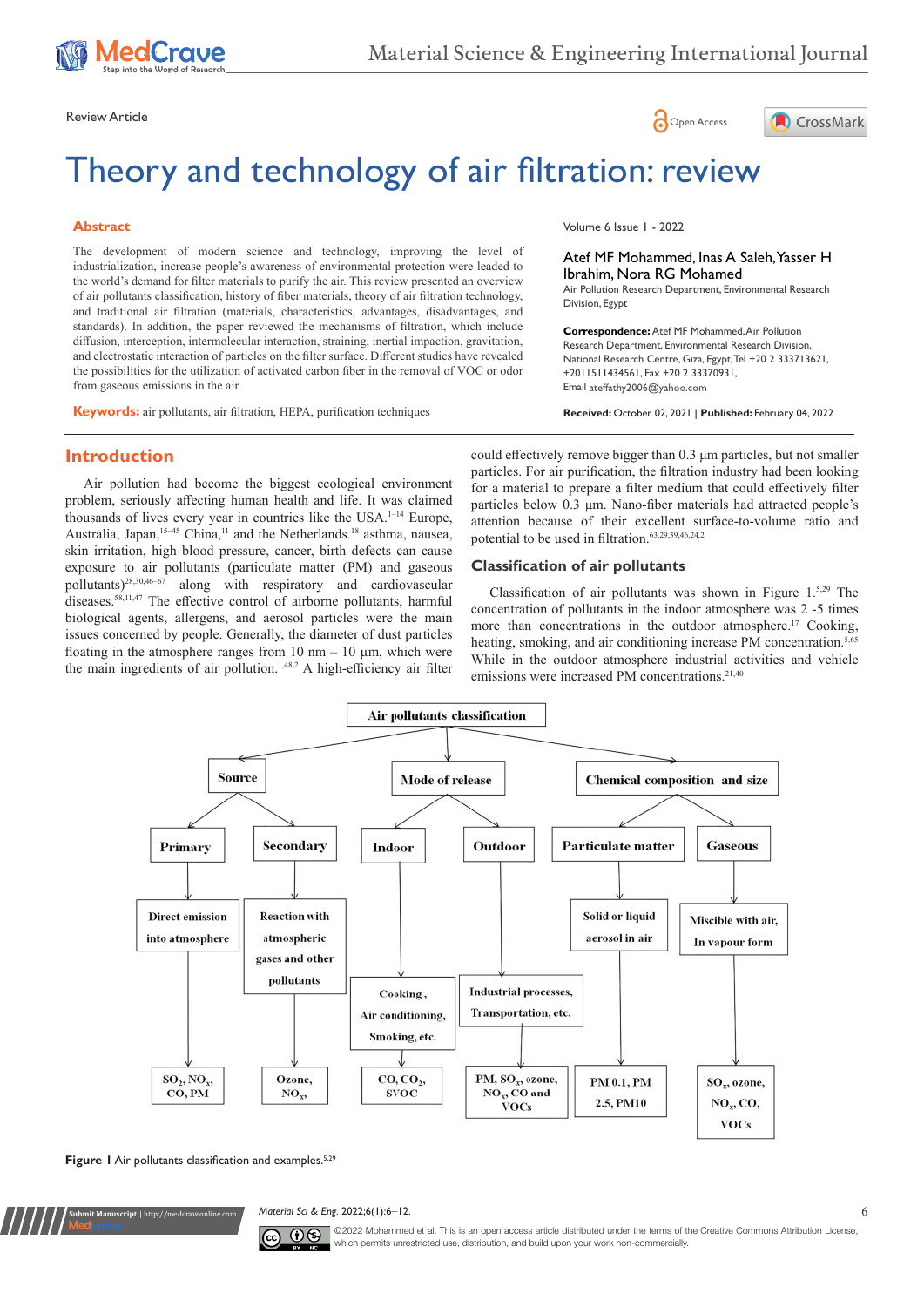#### **History of fiber materials**

In 1940, a glass fiber filter material was prepared in the United States. From the 1950s to the 1970s, fiber filter materials developed rapidly, and HEPA (High-Efficiency Particulate Air) filters using glass fibers were applied to the purification of indoor air.<sup>32</sup> To further improve, high-efficiency filters were used, and the filtration efficiency of particles  $\geq 0.3$  µm reaches 99.998%. Subsequently, an ultrahigh efficiency filter (ULPA) was developed by Japan; the filtration efficiency of 0.1 μm particles could reach as high as 99.9955%.<sup>61</sup>

#### **Technology theory of air filters**

The theory of classical filtration was developed in the  $19<sup>th</sup>$  century. Filtration and micro-porous filter theories were summarized in Table 1.

|  |  |  |  |  | Table I Development process of filtration theory <sup>37</sup> |  |
|--|--|--|--|--|----------------------------------------------------------------|--|
|--|--|--|--|--|----------------------------------------------------------------|--|

| <b>Researcher</b>                             | <b>Achievement</b>                                                              |
|-----------------------------------------------|---------------------------------------------------------------------------------|
| Robert Brown.<br>Beginning of 19th<br>century | Brownian movement                                                               |
| Freundlich                                    | Penetrating particle size of particles range:<br>$0.1 - 0.2 \mu m$              |
| Sell                                          | Improved Albrecht theory                                                        |
| Kaufmann                                      | First derived the fiber filtering formula                                       |
| Langmuir                                      | Filtration theory of interception and<br>diffusion                              |
| Davies                                        | Isolated fiber theory                                                           |
| Friedlander                                   | Summarized diffusion deposition with bigger<br>Reynolds number                  |
| Yoshioka & Clarenburg                         | A mathematical theory of fiber filter micro-<br>porous structure                |
| Payet & Renoux                                | The classical theory                                                            |
| Rosner                                        | Particle dispersed on the surface of a single<br>fiber                          |
| Thomas                                        | Theoretical and experimental researched air<br>filters under blocking condition |

Filtration mechanisms included diffusion, intermolecular interaction, interception, straining, inertial impaction, gravitation, and electrostatic interaction of particles on the filter surface<sup>10,29</sup> (Figure 2).



Figure 2 Schematic diagram of single fiber capture mechanisms.<sup>37,29</sup>

HEPA filters were captured Particles in five ways<sup>13</sup>:

- a) Sieve effect
- This effect stoped large particles  $($  > 5  $\mu$ m in size) on a filter.
- b) Inertial impaction

It took place when large particles were unable to adjust to changes in the flow around fibers (Figure 3a).

c) Interception

It occurred when a particle  $(0.1 - 1 \mu m)$  came within the particle radius of a fiber (Figure 3b).

d) Diffusion

Very fine particles  $( $0.1 \mu m$ )$  would collide with gas molecules and create a random path through the media as shown in (Figure 3c).





**Figure 3a** Inertial Impaction. Figure 3b Interception.





**Figure 3** Ways of trapping particles in fine non-woven HEPA type filter media<sup>13</sup>

A charge would build up when the air stream passes over the fiber. The fiber material would play a part in how much charge will get built. The geometry and humidity in the air would affect how much charge the fiber will hold.

HEPA filters were getting rid of contaminants and impurities from atmospheric air. HEPA filters could clear the air from dust, pollen, pet dander, smoke, and almost all pollutants present in the air. But HEPA filter was extremely fragile and needs to be shipped, stored, and handled in the same manner as delicate instrumentation.<sup>8,13</sup> HEPA filters were used in a wide variety of applications. Filters could be used for office equipment to remove toner dust to applications for industrial vacuum cleaners for asbestos removal.<sup>6</sup> HEPA filters were also used in surgical operating rooms, and other critical medical air filtration to prevent the spread of airborne bacterial and viral organisms.<sup>33</sup>

**Types of air filtration:** Filter was a better choice to capture air pollutants. Its efficacy depended on air pollutant type and capturing mechanism.25,53

**Porous membrane filter:** Porous membrane filter: it was membrane matrix, such as polytetrafluoroethylene (PTFE) which contains many small pores.<sup>66,64</sup> This kind of material had a high filtration effect, low air flux, and high air resistance.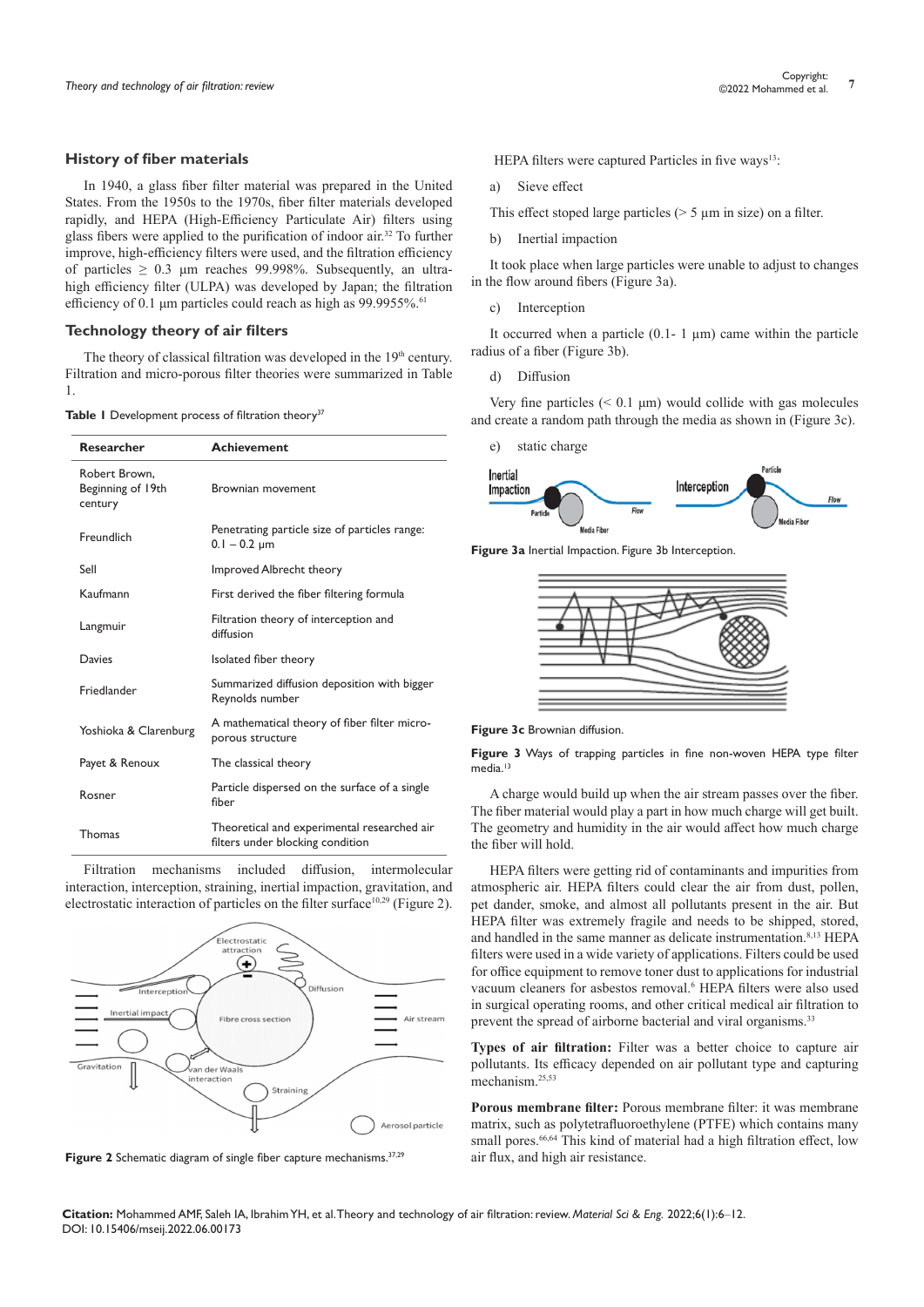**Nonwoven fiber filter:** it was a kind of material that had high porosity, high air flux, and low filtration efficiency.<sup>15,22,23,52,59,62</sup>

#### a) HEPA (High-Efficiency Particulate Air)

HEPA filter could remove at least 99.97% of dust, pollen, mold, bacteria, and any airborne particles with a size of  $0.3 \text{ nm}^{7,43}$ 

#### b) ULPA (Ultra-low particulate air)

It was captured PM with filtration efficiency<sup>53</sup> (99.999%). These filters had the form of wet-laid papers, nonwoven fabrics, and air-laid glass fiber. These media contained low solids content, fiber volume  $\leq$  10 % of the volume of the media. Its thickness was from mm to cm. Non-woven filtres were made from inorganic and organic fibers including wood pulp, cotton, or rayon.12,20 It had a mean flow pore (MFP) of 1 - 500 um.<sup>49</sup>

**Nano-fibres:** it was a new kind of filter material in recent years, which was developed by nano-technology. it had small fiber diameters with nano-scale pores, high specific surface area, and high van-der Waals  $\frac{1}{1}$ ,  $\frac{1}{2}$ ,  $\frac{1}{2}$ ,  $\frac{1}{2}$ ,  $\frac{1}{2}$ 

#### **Materials of air filtres**

Glass fiber material was used in 1940 as an air filter in the United States. The HEPA filter was used in the 1970s, with super fine glass fiber. It could achieve an efficiency of 99.9998% for  $\geq 0.3$  µm PM.<sup>38</sup>

- a. ACF (Activated carbon fiber) was developed in 1970 by the Japanese. Due to its advantages, it was considered to be one of the best air purification materials in the 21st century. It was with a uniform pore size distribution, high stripping speed, short adsorption trip, large adsorptive capacity, effective absorption pore, and easy regeneration.<sup>3</sup>
- b. In the late 1980s was born nano-technology (nano-fiber). It had surface tension, surface energy, and a larger specific surface area. These increased the deposition of PM from airborne on the fiber surface and increase efficiency.<sup>56</sup>
- c. A ULPA filter (Ultra Low Penetration Air Filter) was produced in the early 1990s by US Company Lydia. It was made from superfine glass fiber, which could be achieving an efficiency of 99.999999% for 0.1 μm PM.
- d. TiO<sub>2</sub> (Nano-titanium dioxide) was photo-catalytic material. it was used to eliminate hazardous gases. its mechanism of working depends on excitation energy by UV (Ultraviolet), where when TiO2 material absorbed UV rays it leads to

oxidation-reduction reaction, formation of strong oxidizing hydroxyl radicals and superoxide anionic radicals which could degrade nitrogen oxides (NOx), volatile organic compounds (VOCs), sulfur dioxide  $(SO_2)$ , ammonia  $(NH_3)$ , carbon dioxide  $(CO_2)$ , and carbon monoxide  $(CO)$ , etc.<sup>36</sup>

**High-efficiency particle air filter (HEPA):** It was made from microfibers borosilicate in form of a pleated sheet. Its media was a glass and polymer blend, and it was pleated to provide more material in a smaller space. The pleats were separated by aluminum baffles. This combination was installed into an outer frame made from board aluminum or stainless steel.<sup>35</sup> Different types of HEPA filters were shown in Table 2.<sup>13</sup>

| Table 2 Types of HEPA Filters <sup>13</sup> |  |  |
|---------------------------------------------|--|--|
|---------------------------------------------|--|--|

| <b>Types</b> | <b>Application</b>                                           | <b>Efficiency</b>     |
|--------------|--------------------------------------------------------------|-----------------------|
| A            | Industrial, non-critical                                     | 99.97 % for 0.3 µm    |
| В            | Nuclear containment                                          | 99.97 % for 0.3 um    |
|              | Laminar flow                                                 | 99.99 % for 0.3 µm    |
| D            | Ultra-low penetration air (ULPA)                             | 99.9995 % for 0.12 um |
| E            | Stopping toxic, nuclear, chemical,<br>and biological threats | 100.00%               |

**Air filter characteristics:** The factors affecting the purification characteristics of air filtration materials were examined in different studies.12,54,26,37 The researchers found that air permeability and porosity were important properties for filtration. There was an extreme relationship between air permeability and porosity, as the porosity increases, air permeability increases also. In previous studies, another relationship had been investigated between air permeability and non-wovens structural characteristics (weight, density, thickness, and fiber diameter). Air permeability of fabric was affected by weight more than the thickness followed by density.12,4,19 The previous studies were mentioned that filtration efficiency was affected by fiber charge density and face velocity more than other factors. Where, efficiency increased with increasing fiber charge density and efficiency decreased with decreasing face velocity.37 The main atmospheric air pollutants could be divided into suspended particulate matter (SPM), volatile organic compounds (VOCs), and microorganisms. The effect of individual purification techniques on atmospheric air pollutants was listed in Table 3.<sup>61</sup> Table 4 shows the characteristics of different purification technologies in building environments. A summary of different atmospheric air filtration techniques and efficiency was listed in Table 5.

| <b>Table 3</b> Effect of individual purification techniques on main types of pollutants $^{37}$ |  |  |  |
|-------------------------------------------------------------------------------------------------|--|--|--|
|-------------------------------------------------------------------------------------------------|--|--|--|

| <b>Purification</b><br>techniques | Main pollutants                          |                              |                            |                              |
|-----------------------------------|------------------------------------------|------------------------------|----------------------------|------------------------------|
|                                   | Suspended particles                      | Volatile organic pollutants  | Microorganisms             |                              |
|                                   | Dust, pollen, secondary pollutants, etc. | Formaldehyde, benzene, etc.  |                            |                              |
|                                   | Diameter: $0.01 - 100 \mu m$             | Diameter: $0.01 - 100 \mu m$ | <b>Bacteria</b>            | Virus                        |
|                                   |                                          |                              | Diameter: $0.2 - 10 \mu m$ | Diameter: $0.01 - 0.3 \mu m$ |
| Filtration                        | Effective                                | None effective               | <b>Effective</b>           | None effective               |
| Adsorption                        | Partially effective                      | Highly effective             | Partially effective        | None effective               |
| Water washing                     | <b>Effective</b>                         | Partially effective          | None effective             | None effective               |
| Electrostatic<br>precipitation    | <b>Effective</b>                         | Not obvious                  | Partially effective        | None effective               |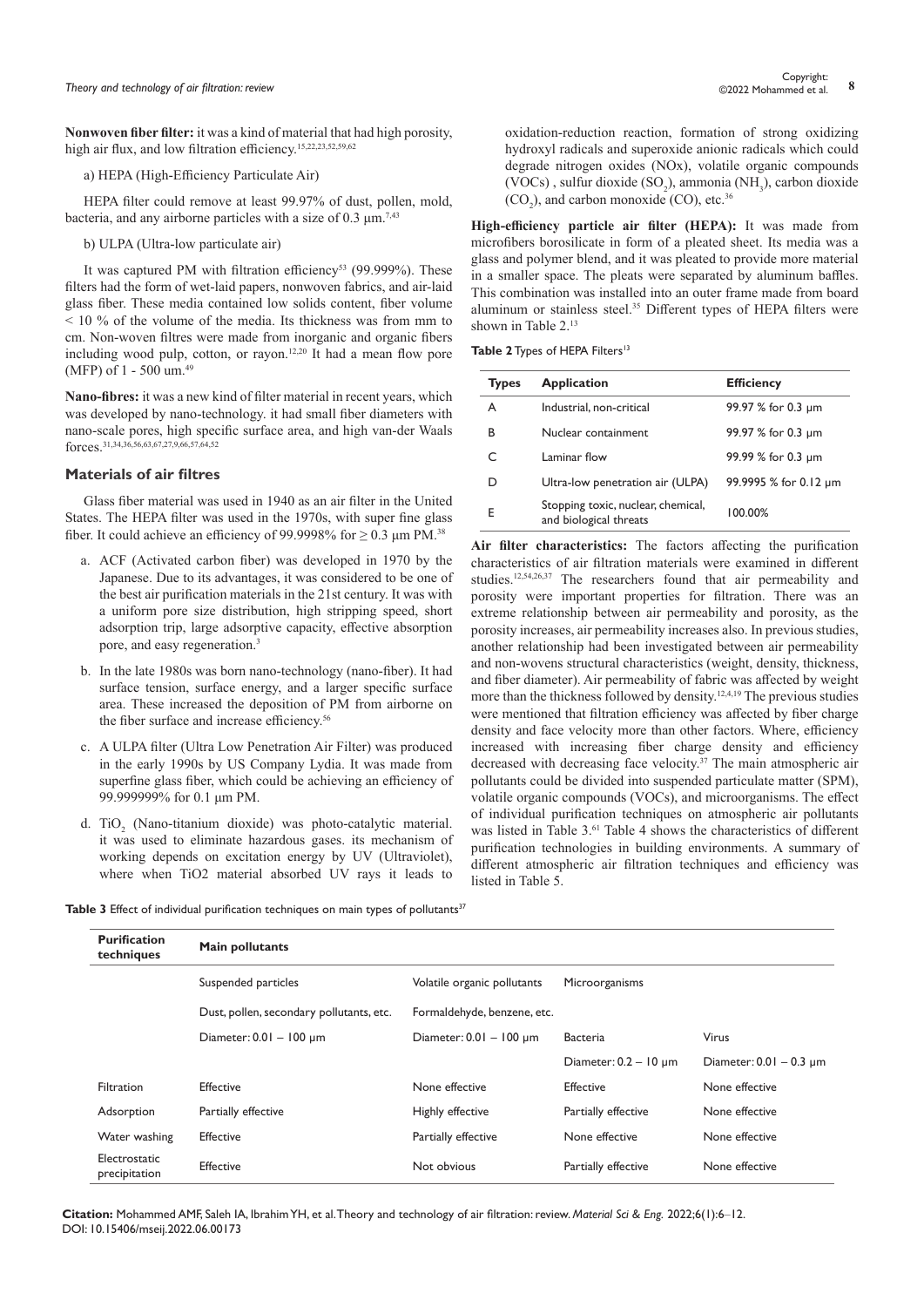| <b>Table 4</b> characteristics of different purification technologies in building environments <sup>37</sup> |  |
|--------------------------------------------------------------------------------------------------------------|--|
|--------------------------------------------------------------------------------------------------------------|--|

| <b>Technologies</b>            | <b>Pollutants</b>                  | <b>Advantages</b>         | <b>Disadvantages</b>                      | <b>Efficiency</b> |
|--------------------------------|------------------------------------|---------------------------|-------------------------------------------|-------------------|
| Fiber filtration               | - Particles                        | - Low cost                | - High resistance                         | 100.00%           |
|                                | - Microorganisms                   | - Convenient installation |                                           |                   |
| Electrostatic                  | - Particles                        | - High efficiency         | - Efficiency decline after dust discharge | 50%               |
|                                | - Microorganisms                   | - Wide range              |                                           |                   |
| Activated carbon<br>adsorption | - All pollutants except biological | - Multiple sources        | - Saturation                              |                   |
|                                |                                    | - High efficiency         | - Resistance                              |                   |

# Table 5 Summary of air filtration techniques<sup>37</sup>

| Air filtration technique |                                           | <b>Effective particles</b><br>diameter | Efficiency (%)      |  |
|--------------------------|-------------------------------------------|----------------------------------------|---------------------|--|
| Fibrous filter           | Medium filter                             | $> 0.3 \mu m$                          | $60 - 90$           |  |
|                          | <b>HEPA</b>                               | $> 0.3 \mu m$                          | 99.99               |  |
|                          | <b>ULPA</b>                               | $0.12 - 0.17 \mu m$                    | 99.999              |  |
|                          | Glass fiber                               | $2 - 10 \mu m$                         | 99                  |  |
|                          | Nano-fiber                                | $< 0.3 \mu m$                          | > 99.99             |  |
| Trombe wall              |                                           | $<$ 10 µm & $<$ 0.01 µm                | 99.4 for PM10       |  |
| Bio-filter               | A dynamic botanical air filtration system | <b>VOCs</b>                            | > 33 for toluene    |  |
|                          |                                           |                                        | 90 for formaldehyde |  |
|                          | Integrated bio-filtration system          |                                        | 99                  |  |
| Electrostatic air filter | Electrostatic air filter                  | $< 0.1$ mm                             | $82 - 94$           |  |
|                          | Electrostatic precipitators               | $> 0.1$ mm                             | Lower than HEPA     |  |
| Cold plasma air filter   |                                           | $< 0.1$ mm & VOCs                      | $85 - 98$           |  |

### **Air filter standards**

Table 6 presents the air filter classifications standards according to the EN 779: 2012 standard<sup>16</sup> and GB/T14295:2008-2016.<sup>37</sup> **Table 6** Air filter classification according to EN779:2012 and GB/T14295:2008-2016<sup>16</sup>

| <b>Classification</b><br>according to | Category | <b>Filter</b><br>class | <b>Final pressure</b><br>drop (Pa) | Average capture (Am)<br>of industrial dust (%) | Average<br>efficiency (Em)<br>of 0.4 $\mu$ m<br>particles (%) | <b>Minimum</b><br>efficiency (Em)<br>of 0.4 $\mu$ m<br>particles (%) |
|---------------------------------------|----------|------------------------|------------------------------------|------------------------------------------------|---------------------------------------------------------------|----------------------------------------------------------------------|
| EN779:2012                            | Coarse   | CI                     | 250                                | $50 \leq Am \leq 65$                           | ٠                                                             | $\overline{\phantom{a}}$                                             |
|                                       |          | C <sub>2</sub>         | 250                                | $65 \leq Am \leq 80$                           | ٠                                                             | $\overline{\phantom{a}}$                                             |
|                                       |          | C <sub>3</sub>         | 250                                | $80 \leq Am \leq 90$                           | ٠                                                             | $\overline{\phantom{a}}$                                             |
|                                       |          | C <sub>4</sub>         | 250                                | $90 \leq A$ m                                  | ٠                                                             | $\overline{\phantom{a}}$                                             |
|                                       | Medium   | M5                     | 450                                | $\blacksquare$                                 | $40 \leq Em \leq 60$                                          | $\overline{\phantom{a}}$                                             |
|                                       |          | M6                     | 450                                | ٠                                              | $60 \leq Em \leq 80$                                          | $\overline{\phantom{a}}$                                             |
|                                       | Fine     | F7                     | 450                                | ٠                                              | $80 \leq Em \leq 90$                                          | 35                                                                   |
|                                       |          | F <sub>8</sub>         | 450                                | ٠                                              | $90 \leq Em < 95$                                             | 55                                                                   |
|                                       |          | F <sub>9</sub>         | 450                                | $\overline{\phantom{a}}$                       | $95 \leq Em$                                                  | 70                                                                   |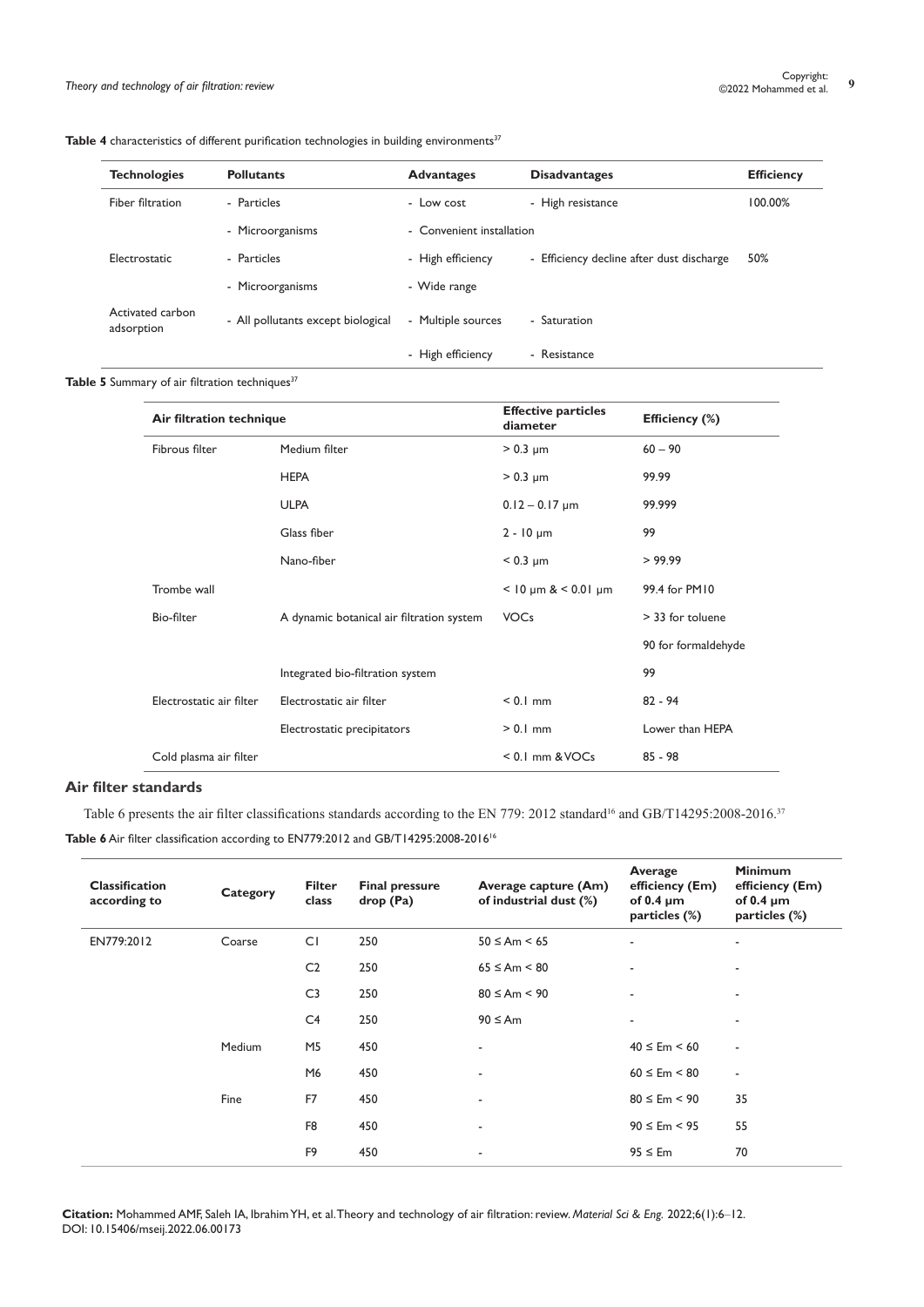Table Continued...

| <b>Classification</b><br>according to | Category    | <b>Filter</b><br>class | <b>Rated wind speed</b><br>(m/s) |              | <b>Purification efficiency (%)</b>            |                   | <b>Initial pressure</b><br>drop (%) |
|---------------------------------------|-------------|------------------------|----------------------------------|--------------|-----------------------------------------------|-------------------|-------------------------------------|
|                                       |             |                        | Air filter                       | Filter media |                                               |                   |                                     |
| GB/T14295:2008-2016                   | Sub high    | YG                     |                                  | 0.053        | Diameter $\geq 0.5$ µm                        | $99.9 > E \ge 95$ | $\leq$   20                         |
|                                       | High medium | GZ                     | 1.5                              | 0.1          | ٠                                             | $95 > E \ge 70$   | ≤100                                |
|                                       | Medium I    | ZI                     | 3                                | 0.2          | ٠                                             | $70 > E \ge 60$   | ≤80                                 |
|                                       | Medium 2    | Z <sub>2</sub>         | $\blacksquare$                   |              | ٠                                             | $60 > E \ge 40$   | $\blacksquare$                      |
|                                       | Medium 3    | Z <sub>3</sub>         | $\blacksquare$                   | ٠            | ٠                                             | $40 > E \ge 20$   | $\overline{\phantom{a}}$            |
|                                       | Coarse I    | CI                     | 2.5                              |              | Diameter $\geq$ 2.0 µm                        | $E \geq 50$       | ≤50                                 |
|                                       | Coarse 2    | C <sub>2</sub>         | $\overline{a}$                   |              | Standard artificial dust<br>weight efficiency | $50 > E \ge 20$   | $\overline{\phantom{a}}$            |
|                                       | Coarse 3    | C <sub>3</sub>         | ٠                                |              | ٠                                             | $E \geq 50$       | ٠                                   |
|                                       | Coarse 4    | C <sub>4</sub>         | ٠                                |              |                                               | $E \geq 50$       | ٠                                   |

# **Conclusions**

Air filtration materials and techniques become essential in our life to reduce and eliminate high levels of atmospheric air pollutants, which affected human health and the environment. The advantages of classical fibrous filters were low cost, simple structure, and high efficiency. Although, they were characterized by high maintenance costs, filter colonization, and high-pressure drop. To overcome the disadvantages of classical physical filters need to be coated with chemicals or nano-particles. In addition, researchers were found single filtration techniques ineffective in presence of multiple atmospheric air pollutants types. Thus, they have suggested a combination of filtration techniques with other purification technologies to improve their efficiency to remove or eliminate pollutants.

# **Conflicts of interest**

The author state that there is no conflict of interest.

# **Funding**

None.

#### **References**

- 1. [Ain Q, Zaheer M. An Analysis of an Underground Water Flow Using](https://ideas.repec.org/a/zib/zbnwcm/v3y2019i1p27-29.html)  [Adomian Decomposition Method.](https://ideas.repec.org/a/zib/zbnwcm/v3y2019i1p27-29.html) *Water Conserv Manag.* 2019;V3(1):27– [29.](https://ideas.repec.org/a/zib/zbnwcm/v3y2019i1p27-29.html)
- 2. [Ali M, Ain QT. Advances in Air Filters Based On Electrospun Nanofibers.](https://ideas.repec.org/a/zib/zbnecr/v3y2020i1p32-36.html)  *[Environmental Contaminants Reviews](https://ideas.repec.org/a/zib/zbnecr/v3y2020i1p32-36.html)*. 2020;V3(1):32–36.
- 3. [Bandosz TJ. Ania CO. Other forms of carbon absorbents. In TJ. Bandosz,](https://www.elsevier.com/books/activated-carbon-surfaces-in-environmental-remediation/bandosz/978-0-12-370536-5)  [editor. Activated carbon surfaces in environmental remediation. 2006.](https://www.elsevier.com/books/activated-carbon-surfaces-in-environmental-remediation/bandosz/978-0-12-370536-5)
- 4. [Berkalp OB. Air Permeability & Porosity in Spun–laced Fabrics, Fibers &](https://books.google.co.in/books?id=_LkrDwAAQBAJ&pg=SA5-PA25&lpg=SA5-PA25&dq=Berkalp+OB.+(2015).+Air+Permeability+%26+Porosity+in+Spun-laced+Fabrics,+Fibers+%26+Textiles+in+Eastern+Europe,+2015,+14,+3(57);+81-85.&source=bl&ots=cCs8yJN0RS&sig=ACfU3U2AgVxmTni1sPNDMnxf-r5UuH3k9A&hl=en&sa=X&ved=2ahUKEwixl_-hquH1AhW7w4sBHTyMAs4Q6AF6BAgzEAM#v=onepage&q=Berkalp OB. (2015). Air Permeability %26 Porosity in Spun-laced Fabrics%2C Fibers %26 Textiles in Eastern Europe%2C 2015%2C 14%2C 3(57)%3B 81-85.&f=false)  Textiles in *Eastern Europe*[. 2015;V14\(3\): 81–85.](https://books.google.co.in/books?id=_LkrDwAAQBAJ&pg=SA5-PA25&lpg=SA5-PA25&dq=Berkalp+OB.+(2015).+Air+Permeability+%26+Porosity+in+Spun-laced+Fabrics,+Fibers+%26+Textiles+in+Eastern+Europe,+2015,+14,+3(57);+81-85.&source=bl&ots=cCs8yJN0RS&sig=ACfU3U2AgVxmTni1sPNDMnxf-r5UuH3k9A&hl=en&sa=X&ved=2ahUKEwixl_-hquH1AhW7w4sBHTyMAs4Q6AF6BAgzEAM#v=onepage&q=Berkalp OB. (2015). Air Permeability %26 Porosity in Spun-laced Fabrics%2C Fibers %26 Textiles in Eastern Europe%2C 2015%2C 14%2C 3(57)%3B 81-85.&f=false)
- 5. [Bernstein JA, Alexis N and Barnes C. Health effects of air pollution.](https://pubmed.ncbi.nlm.nih.gov/15536419/) *J Allergy Clin Immunol.* [2004;V114\(5\):1116–1123.](https://pubmed.ncbi.nlm.nih.gov/15536419/)
- 6. [Bhuiyan N. A framework for successful new product development,](https://www.jiem.org/index.php/jiem/article/view/334) *Journal [of Industrial Engineering and Management](https://www.jiem.org/index.php/jiem/article/view/334)*. 2011;V4(4):746–770.
- 7. [Brauch HG. Concepts of Security Threats, Challenges, Vulnerabilities,](https://link.springer.com/chapter/10.1007/978-3-642-17776-7_2)  [and Risks. In: Brauch H. et al. \(eds\) Coping with Global Environmental](https://link.springer.com/chapter/10.1007/978-3-642-17776-7_2)  Change, *[Disasters and Security. Hexagon Series](https://link.springer.com/chapter/10.1007/978-3-642-17776-7_2)*. 2011;V5: 61–106
- 8. [CDC \(Centers for Disease Control and Prevention\). Biosafety in](https://www.cdc.gov/labs/pdf/CDC-BiosafetymicrobiologicalBiomedicalLaboratories-2009-P.pdf)  [Microbiological and Biomedical Laboratories 5](https://www.cdc.gov/labs/pdf/CDC-BiosafetymicrobiologicalBiomedicalLaboratories-2009-P.pdf)<sup>th</sup> ed, U.S. Department of [Health and Human Services Public Health Service Centers for Disease](https://www.cdc.gov/labs/pdf/CDC-BiosafetymicrobiologicalBiomedicalLaboratories-2009-P.pdf)  [Control and Prevention National Institutes of Health. 2009;104–107.](https://www.cdc.gov/labs/pdf/CDC-BiosafetymicrobiologicalBiomedicalLaboratories-2009-P.pdf)
- 9. [Chen X, Xu Y. Honeycomb–like poly sulphone/polyurethane nano–fiber](https://pubmed.ncbi.nlm.nih.gov/29331927/)  [filter for the removal of organic/inorganic species from air streams,](https://pubmed.ncbi.nlm.nih.gov/29331927/) *J Hazard Mater*[. 2018;V5\(347\):325–333.](https://pubmed.ncbi.nlm.nih.gov/29331927/)
- 10. [Colbeck I, Lazaridis M. Filtration Mechanisms. Aerosol Science:](https://onlinelibrary.wiley.com/doi/book/10.1002/9781118682555)  [Technology and applications.](https://onlinelibrary.wiley.com/doi/book/10.1002/9781118682555) *Chichester, UK: Wiley. 2013.*
- 11. [Dai J, Chen R, Meng X. Ambient air pollution, temperature, and](https://pubmed.ncbi.nlm.nih.gov/25875162/)  [out–of–hospital coronary deaths in Shanghai, China.](https://pubmed.ncbi.nlm.nih.gov/25875162/) *Environ Pollut. [2015;V203:116–121](https://pubmed.ncbi.nlm.nih.gov/25875162/)*.
- 12. [Das D, Pradhan AK. Composite Nonwovens,](https://www.tandfonline.com/doi/abs/10.1080/00405167.2012.670014) *Textile Progress*. [2011;V44\(1\):1–84.](https://www.tandfonline.com/doi/abs/10.1080/00405167.2012.670014)
- 13. [Dey E, Choudhary U, Ghosh SK. A review on surface modification of](https://www.ajer.org/papers/v6(10)/Z0610190193.pdf)  [textile fiber by High–Efficiency Particulate Air \(HEPA\) Filtration process](https://www.ajer.org/papers/v6(10)/Z0610190193.pdf)*. [American Journal of Engineering Research \(AJER](https://www.ajer.org/papers/v6(10)/Z0610190193.pdf)*). 2017;6(10):190–193.
- 14. [Dockery DW, Pope CA, Xu X. An association between air pollution and](https://www.nejm.org/doi/full/10.1056/nejm199312093292401)  mortality in *[six US cities. N Engl J Med](https://www.nejm.org/doi/full/10.1056/nejm199312093292401)*. 1993;V 329(8).
- 15. [Du X, Wei J,et al. Polypropylene nonwoven surface modified through](https://zh.booksc.eu/book/48666932/6f114b)  [introducing porous microspheres: preparation, characterization and](https://zh.booksc.eu/book/48666932/6f114b)  adsorption, *App. Surf Sci*[. 2016;V360:525–533.](https://zh.booksc.eu/book/48666932/6f114b)
- 16. European Committee for Standardization (Comité Européen De Normalisation). EN779: 2012 and energy efficiency classification. 2012.
- 17. [Fedel T. Air filtration: Evaluating filtration efficiency.](https://www.infona.pl/resource/bwmeta1.element.elsevier-a0c6f7ce-d268-3d2a-bd80-e22d116e7062) *Filter Sep.* [2012;V49:37–39.](https://www.infona.pl/resource/bwmeta1.element.elsevier-a0c6f7ce-d268-3d2a-bd80-e22d116e7062)
- 18. Fleischer NL, Merialdi M, van Donkelaar A. Outdoor air pollution, preterm birth, and low birth weight: analysis of the world health organization global survey on maternal and perinatal health. (Research: Children's Health) (Report). *Environ Health Perspect*. 2015;123:697–703.
- 19. [Goetzendorf–Grabowska B, Polus Z,et al. Antibacterial Air Filter](https://studylib.net/doc/10969146/antibacterial-air-filter-nonwovens-modified-by-poly-lacti...)  [Nonwovens Modified by Poly\(Lactide\) Microspheres Containing](https://studylib.net/doc/10969146/antibacterial-air-filter-nonwovens-modified-by-poly-lacti...)  Triclosan, *[Fibers & Textiles In Eastern Europe](https://studylib.net/doc/10969146/antibacterial-air-filter-nonwovens-modified-by-poly-lacti...)*. 2015;1(109):114–119.
- 20. [Gregor EC. Primer on Nonwoven Fabric Filtration Media,](https://www.chemicalprocessing.com/assets/Media/MediaManager/NonwvnFabricFiltrMedia.pdf) *LLC Charlotte*.  $2003:1-6$ .
- 21. [Han X, Naeher LP. A review of traffic–related air pollution exposure](https://pubmed.ncbi.nlm.nih.gov/16005066/)  [assessment studies in the developing world.](https://pubmed.ncbi.nlm.nih.gov/16005066/) *Environ Int*. 2006;V32(1):106– [120.](https://pubmed.ncbi.nlm.nih.gov/16005066/)
- 22. [Harrison RM, Jin JX. Particulate matter in the atmosphere: which particle](https://pubmed.ncbi.nlm.nih.gov/10813449/)  [properties are important for its effects on health.](https://pubmed.ncbi.nlm.nih.gov/10813449/) *Sci Total Environ*. [2000;V249\(1–3\):85–101.](https://pubmed.ncbi.nlm.nih.gov/10813449/)
- 23. [Hassan MA, Yeom BY, Wilkie A. Fabrication of nanofiber melt–blown](https://www.sciencedirect.com/science/article/abs/pii/S037673881200734X)  [membranes and their filtration properties,](https://www.sciencedirect.com/science/article/abs/pii/S037673881200734X) *J Member Sci* 2013;V427:336– [344.](https://www.sciencedirect.com/science/article/abs/pii/S037673881200734X)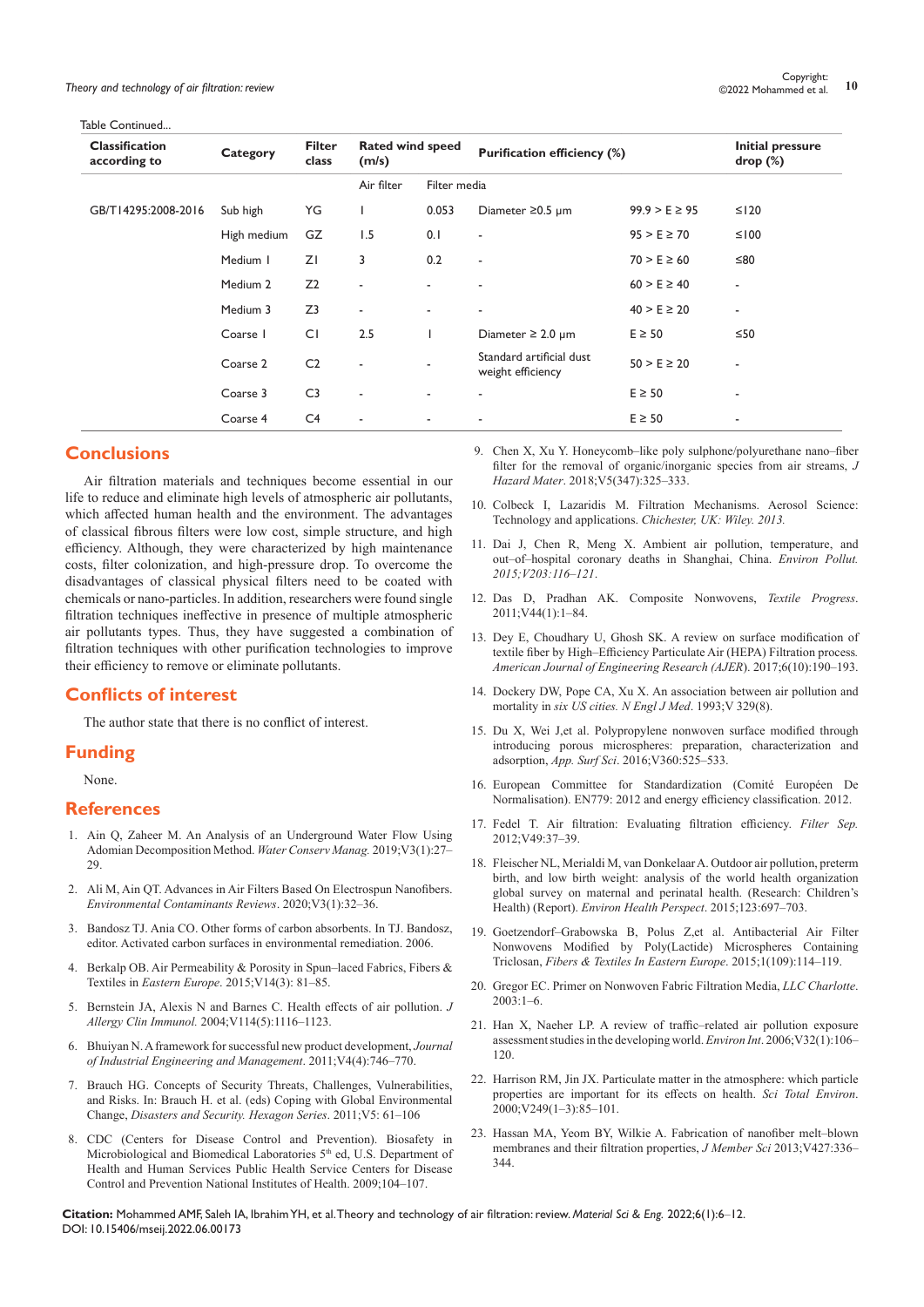- 24. [Huang X, Jiao T, Liu Q. Hierarchical electrospun nano–fibers treated by](https://scholars.cmich.edu/en/publications/hierarchical-electrospun-nanofibers-treated-by-solvent-vapor-anne-2)  [solvent vapor annealing as air filtration mat for high–efficiency PM2. 5](https://scholars.cmich.edu/en/publications/hierarchical-electrospun-nanofibers-treated-by-solvent-vapor-anne-2)  *[capture. Sci China Mater](https://scholars.cmich.edu/en/publications/hierarchical-electrospun-nanofibers-treated-by-solvent-vapor-anne-2)*. 2019;V62:423–436.
- 25. [Hutten IM. Handbook of nonwoven filter media, 1](https://www.elsevier.com/books/handbook-of-nonwoven-filter-media/hutten/978-1-85617-441-1)<sup>st</sup> eds. Oxford: *[Butterworth– Heinemann](https://www.elsevier.com/books/handbook-of-nonwoven-filter-media/hutten/978-1-85617-441-1)*. 2007.
- 26. Ibrahim HM, Saad MM, Aly NM. Preparation of Single–Layer Non– woven Fabric Treated with Chitosan Nano–particles and Its Utilization in Gas Filtration. *International Journal of ChemTech Research*. 2016;V9(6):01–16.
- 27. [Jeong S, Cho H and Han S. High efficiency, transparent, reusable, and](https://pubs.acs.org/doi/10.1021/acs.nanolett.7b01404)  [active PM 2.5 filters by hierarchical Ag nanowire percolation network.](https://pubs.acs.org/doi/10.1021/acs.nanolett.7b01404)  *Nano Lett*[. 2017;V17:4339–4346.](https://pubs.acs.org/doi/10.1021/acs.nanolett.7b01404)
- 28. [Jones AP. Indoor air quality and health.](https://www.scirp.org/(S(lz5mqp453edsnp55rrgjct55))/reference/ReferencesPapers.aspx?ReferenceID=1910796) *Atmos Environ.* 1999;V33:4535– [4564.](https://www.scirp.org/(S(lz5mqp453edsnp55rrgjct55))/reference/ReferencesPapers.aspx?ReferenceID=1910796)
- 29. [Kadam VV, Wang L, Padhye R. Electrospun nano–fiber materials to filter](https://journals.sagepub.com/doi/abs/10.1177/1528083716676812)  air pollutants – A review. *[Journal of Industrial Textiles](https://journals.sagepub.com/doi/abs/10.1177/1528083716676812)*. 2018;47(8):2253– [2280.](https://journals.sagepub.com/doi/abs/10.1177/1528083716676812)
- 30. [Kampa M, Castanas E Human health effects of air pollution.](https://pubmed.ncbi.nlm.nih.gov/17646040/) *Environ Pollut.* [2008;V151\(2\):362–367.](https://pubmed.ncbi.nlm.nih.gov/17646040/)
- 31. [Ko FK, Wan Y. Introduction to nanofiber materials. Cambridge:](https://www.cambridge.org/core/books/abs/introduction-to-nanofiber-materials/introduction/FB834E28B617B9BD02861BB8CECF7517) *Cambridge [University Press](https://www.cambridge.org/core/books/abs/introduction-to-nanofiber-materials/introduction/FB834E28B617B9BD02861BB8CECF7517)*. 2014.
- 32. [Kosikowska M, Biziuk M. Review of the determination of pesticide](https://www.researchgate.net/publication/222161162_Review_of_the_Determination_of_Pesticide_Residues_in_Ambient_Air)  [residues in ambient air.](https://www.researchgate.net/publication/222161162_Review_of_the_Determination_of_Pesticide_Residues_in_Ambient_Air) *Trac Trends Anal Chem*. 2010;V29:064–1072.
- 33. Leibold H, Doeffert I, Leiber T, et al. The Application of Hepa filter units in the gas stream in high dust concentrations. *International Atomic Energy Agency*. 1993;V25(5).
- 34. [Li P, Wang C, Zhang Y. Air filtration in the free molecular flow regime: a](https://pubmed.ncbi.nlm.nih.gov/25288476/)  [review of high–efficiency particulate air filters based on carbon nanotubes.](https://pubmed.ncbi.nlm.nih.gov/25288476/)  *Small*[. 2014;V10\(22\):4543–4561.](https://pubmed.ncbi.nlm.nih.gov/25288476/)
- 35. [Linder P. Air Filters for Use at Nuclear Facilities, International Atomic](https://www.iaea.org/publications/1223/air-filters-for-use-at-nuclear-facilities)  Energy *Agency by IAEA (Austria).* [1970;Technical Reports Series](https://www.iaea.org/publications/1223/air-filters-for-use-at-nuclear-facilities)  [No.122:12–16.](https://www.iaea.org/publications/1223/air-filters-for-use-at-nuclear-facilities)
- 36. [Liu B, Zhang S, Wang X, et al. Efficient and reusable polyamide nano–](https://pubmed.ncbi.nlm.nih.gov/26188726/) [fiber/nets membrane with bimodal structures for air filtration.](https://pubmed.ncbi.nlm.nih.gov/26188726/) *Journal of [Colloid and Interface Science](https://pubmed.ncbi.nlm.nih.gov/26188726/)*. 2015;V457(1):203–211.
- 37. [Liu G, Xiao M. A review of air filtration technologies for sustainable](https://centaur.reading.ac.uk/71549/1/A review of air filtrati)  [and healthy building ventilation.](https://centaur.reading.ac.uk/71549/1/A review of air filtrati) *Sustainable Cities and Society*. [2017;V32:375–396.](https://centaur.reading.ac.uk/71549/1/A review of air filtrati)
- 38. Liu L, Wang S. The development and applications of air Filter. *Filter & Separator*. 2000;10:-8–9.
- 39. [Lv D, Zhu M, Jiang Z. Green electrospun nanofibers and their application](https://onlinelibrary.wiley.com/doi/abs/10.1002/mame.201800336)  in air filtration. *Macromol Mater Eng*[. 2018;V303\(12\):1800336.](https://onlinelibrary.wiley.com/doi/abs/10.1002/mame.201800336)
- 40. [Maliszewska–Kordybach B. Sources, concentrations, fate, and effects of](http://www.pjoes.com/Sources-Concentrations-Fate-and-Effects-of-Polycyclic-Aromatic-Hydrocarbons-PAHs,87230,0,2.html)  [polycyclic aromatic hydrocarbons \(PAHs\) in the environment. Part A:](http://www.pjoes.com/Sources-Concentrations-Fate-and-Effects-of-Polycyclic-Aromatic-Hydrocarbons-PAHs,87230,0,2.html)  PAHs in air. *[Polish J Environ Stud.](http://www.pjoes.com/Sources-Concentrations-Fate-and-Effects-of-Polycyclic-Aromatic-Hydrocarbons-PAHs,87230,0,2.html)* 1999;V8(3):131–136.
- 41. [Nel A. Air pollution–related illness: effects of particles.](https://scirp.org/reference/referencespapers.aspx?referenceid=1533154) *Science*. [2015;V308:804–806.](https://scirp.org/reference/referencespapers.aspx?referenceid=1533154)
- 42. [Nifuku M, Zhou Y, Kisiel A. Charging characteristics for electret filter](https://www.researchgate.net/publication/245061285_Charging_characteristics_for_electret_filter_materials)  materials. *J Electrost.* [2001;51\(1\):200–205.](https://www.researchgate.net/publication/245061285_Charging_characteristics_for_electret_filter_materials)
- 43. [NIOSH \(National Institute for Occupational Safety and Health\). Guidance](https://www.cdc.gov/niosh/docs/2003-136/default.html)  [for Filtration and Air–Cleaning Systems to Protect Building Environments](https://www.cdc.gov/niosh/docs/2003-136/default.html)  [from Airborne Chemical, Biological, or Radiological Attacks, Department](https://www.cdc.gov/niosh/docs/2003-136/default.html)  [of Health and Human Services Centers for Disease Control and](https://www.cdc.gov/niosh/docs/2003-136/default.html)  [Prevention National Institute for Occupational Safety and Health,](https://www.cdc.gov/niosh/docs/2003-136/default.html) *(NIOSH [Publications Dissemination 4676 Columbia Parkway Cincinnati, OH\).](https://www.cdc.gov/niosh/docs/2003-136/default.html)* [2013, 136.](https://www.cdc.gov/niosh/docs/2003-136/default.html)
- 44. [Podgo rski A, Balazy A, Gradon L. Application of nanofibers to improve](https://www.infona.pl/resource/bwmeta1.element.elsevier-7a732231-31f1-3bc5-ba12-f7258e86d0ca)  [the filtration efficiency of the most penetrating aerosol particles in fibrous](https://www.infona.pl/resource/bwmeta1.element.elsevier-7a732231-31f1-3bc5-ba12-f7258e86d0ca)  filters. *Chem Eng Sci.* [2006;V61\(20\):6804–6815.](https://www.infona.pl/resource/bwmeta1.element.elsevier-7a732231-31f1-3bc5-ba12-f7258e86d0ca)
- 45. [Pope CA, Dockery DW. Health effects of fine particulate air pollution:](https://pubmed.ncbi.nlm.nih.gov/16805397/)  Lines that connect. *[J Air Waste Manage Assoc.](https://pubmed.ncbi.nlm.nih.gov/16805397/)* 2006;V56(6):709–742.
- 46. [Poudyal A, Beckermann GW, Chand NA. Electrospun Nanofibre Filter](https://app.dimensions.ai/details/publication/pub.1104131617)  [Media: New Emergent Technologies and Market Perspectives.](https://app.dimensions.ai/details/publication/pub.1104131617) *In: [Filtering Media by Electrospinning, Springer](https://app.dimensions.ai/details/publication/pub.1104131617)*. 2018:197–224.
- 47. [Qiu H, Tian L, Ho K. Air pollution and mortality: Effect modification](https://pubmed.ncbi.nlm.nih.gov/25679980/)  [by personal characteristics and the specific cause of death in a case–only](https://pubmed.ncbi.nlm.nih.gov/25679980/)  study. *Environ Pollut.* [2015;V199:192–197.](https://pubmed.ncbi.nlm.nih.gov/25679980/)
- 48. [Rehman G, Ain QT, Zaheer M. An Analysis of Two–Dimensional Flow](https://ideas.repec.org/a/zib/zbnecr/v2y2019i1p11-13.html)  [Through a Water Reservoir Using Mathematical Approach.](https://ideas.repec.org/a/zib/zbnecr/v2y2019i1p11-13.html) *Environ Contam Rev*[. 2019;V2\(1\):11–13.](https://ideas.repec.org/a/zib/zbnecr/v2y2019i1p11-13.html)
- 49. [Sakpal PP, Landage SM, Wasif AI. Application of Nonwovens for Water](https://garph.co.uk/IJARMSS/Feb2013/3.pdf)  Filtration, *[International Journal of Advanced Research in Management](https://garph.co.uk/IJARMSS/Feb2013/3.pdf)  and Social Sciences*[. 2013;V2\(2\):28–47.](https://garph.co.uk/IJARMSS/Feb2013/3.pdf)
- 50. [Saleh SS. Performance of Air Filter fabrics Produced From Scrim Woven](http://www.jofamericanscience.org/journals/am-sci/am0806/013_9283am0806_110_120.pdf)  and Nonwoven fabrics, *[Journal of American Science](http://www.jofamericanscience.org/journals/am-sci/am0806/013_9283am0806_110_120.pdf)*. 2012;V8(6):110– [120.](http://www.jofamericanscience.org/journals/am-sci/am0806/013_9283am0806_110_120.pdf)
- 51. [Shen Z, Han Y, Cao J. Characteristics of traffic–related emissions: A case](https://aaqr.org/articles/aaqr-09-10-oa-0061)  [study in roadside ambient air over Xi'an, China.](https://aaqr.org/articles/aaqr-09-10-oa-0061) *Aerosol Air Qual Res.* [2010;V10\(3\):292–300.](https://aaqr.org/articles/aaqr-09-10-oa-0061)
- 52. [Song J, Liu Z, Lia Z, Wu H. Continuous production and properties](https://pubs.rsc.org/en/content/articlelanding/2020/ra/d0ra01656j)  [of multilevel nano–fiber air filters by](https://pubs.rsc.org/en/content/articlelanding/2020/ra/d0ra01656j) *blow spinning. RSC Adv*. [2020;V10\(33\):19615–19620.](https://pubs.rsc.org/en/content/articlelanding/2020/ra/d0ra01656j)
- 53. [Sundarrajan S, Tan KL, Lim SH. Electrospun nanofibers for air filtration](https://www.sciencedirect.com/science/article/pii/S1877705813018092)  applications. *Procedia Eng* [2014;V75:159–163.](https://www.sciencedirect.com/science/article/pii/S1877705813018092)
- 54. Tharewal PG, Landage SM, Wasif AI. Application of Nonwovens for Air Filtration*. International Journal of Advanced Research in IT and Engineering*. 2013;V2(2):14–36.
- 55. [Van Turnhout J, Adamse JWC, Hoeneveld WJ. Electret filters for high–](https://www.sciencedirect.com/science/article/abs/pii/0304388680900571) [efficiency air cleaning.](https://www.sciencedirect.com/science/article/abs/pii/0304388680900571) *J Electrost*. 1980;V8(4):369–379.
- 56. [Wang H, Yang ZY. Research on the advantages of the nano–fibrous air](https://www.scientific.net/KEM.474-476.2016)  filtration membrane. *[Key Engineering Materials](https://www.scientific.net/KEM.474-476.2016)*. 2016:474–476.
- 57. [Wang L, Kang Y. b–Cyclodextrin based air filter for high–efficiency](https://www.cheric.org/research/tech/periodicals/view.php?seq=1749184)  [filtration of pollution sources,](https://www.cheric.org/research/tech/periodicals/view.php?seq=1749184) *J Hazard Mater*. 2019;V373:197–203.
- 58. [Wang Y, Ying Q, Hu J. Spatial and temporal variations of six criteria](https://www.sciencedirect.com/science/article/pii/S0160412014002645)  [air pollutants in 31 provincial capital cities in China during 2013–2014.](https://www.sciencedirect.com/science/article/pii/S0160412014002645)  *Environ Int*[. 2014;V73:413–422.](https://www.sciencedirect.com/science/article/pii/S0160412014002645)
- 59. [Wang Z, Pan Z. Preparation of hierarchical structured nano–sized/porous](https://ui.adsabs.harvard.edu/abs/2015ApSS..356.1168W/abstract)  [poly \(lactic acid\) composite fibrous membranes for air filtration.](https://ui.adsabs.harvard.edu/abs/2015ApSS..356.1168W/abstract) *Appl Surf Sci*[. 2015;V356:1168–1179.](https://ui.adsabs.harvard.edu/abs/2015ApSS..356.1168W/abstract)
- 60. [Wang Z, Wang TC. Ceramic Ultrafiltration and Nano–filtration Membrane](https://chemrxiv.org/engage/chemrxiv/article-details/60c74885bdbb89ce81a38fcd)  [for Removal of Black Carbon Ink, Blue Dye Ink, Fe3+ and Cu2+ Ions](https://chemrxiv.org/engage/chemrxiv/article-details/60c74885bdbb89ce81a38fcd)  from Water. *[Zhejiang Tian Cheng Environmental Technology Co. Ltd.](https://chemrxiv.org/engage/chemrxiv/article-details/60c74885bdbb89ce81a38fcd)  [2020](https://chemrxiv.org/engage/chemrxiv/article-details/60c74885bdbb89ce81a38fcd)*.
- 61. [Wang Z, Zhang JS. Characterization and performance evaluation of](https://www.naava.io/science/characterization-and-performance-evaluation-of-a-full-scale-activated-carbon-based-dynamic-botanical-air-filtration-system-for-improving-indoor-air-quality)  [a full–scale activated carbon–based dynamic botanical air filtration](https://www.naava.io/science/characterization-and-performance-evaluation-of-a-full-scale-activated-carbon-based-dynamic-botanical-air-filtration-system-for-improving-indoor-air-quality)  [system for improving indoor air quality.](https://www.naava.io/science/characterization-and-performance-evaluation-of-a-full-scale-activated-carbon-based-dynamic-botanical-air-filtration-system-for-improving-indoor-air-quality) *Building and Environment*. [2011;V46\(3\):758–768.](https://www.naava.io/science/characterization-and-performance-evaluation-of-a-full-scale-activated-carbon-based-dynamic-botanical-air-filtration-system-for-improving-indoor-air-quality)
- 62. [Xiao H, Song Y, Chen G. Correlation between charge decay and solvent](https://www.infona.pl/resource/bwmeta1.element.elsevier-b90386a1-17b6-3c8d-90e4-451df177542e)  [effect for melt–blown polypropylene electret filter fabrics,](https://www.infona.pl/resource/bwmeta1.element.elsevier-b90386a1-17b6-3c8d-90e4-451df177542e) *J Electrost*. [2014;V72\(4\):311–314.](https://www.infona.pl/resource/bwmeta1.element.elsevier-b90386a1-17b6-3c8d-90e4-451df177542e)
- 63. [Xu J, Liu C, Hsu PC. Roll–to–roll transfer of electrospun nanofiber film for](https://pubs.acs.org/doi/abs/10.1021/acs.nanolett.5b04596)  [high–efficiency transparent air filter,](https://pubs.acs.org/doi/abs/10.1021/acs.nanolett.5b04596) *Nano Lett*. 2016;V16(2):1270–1275.